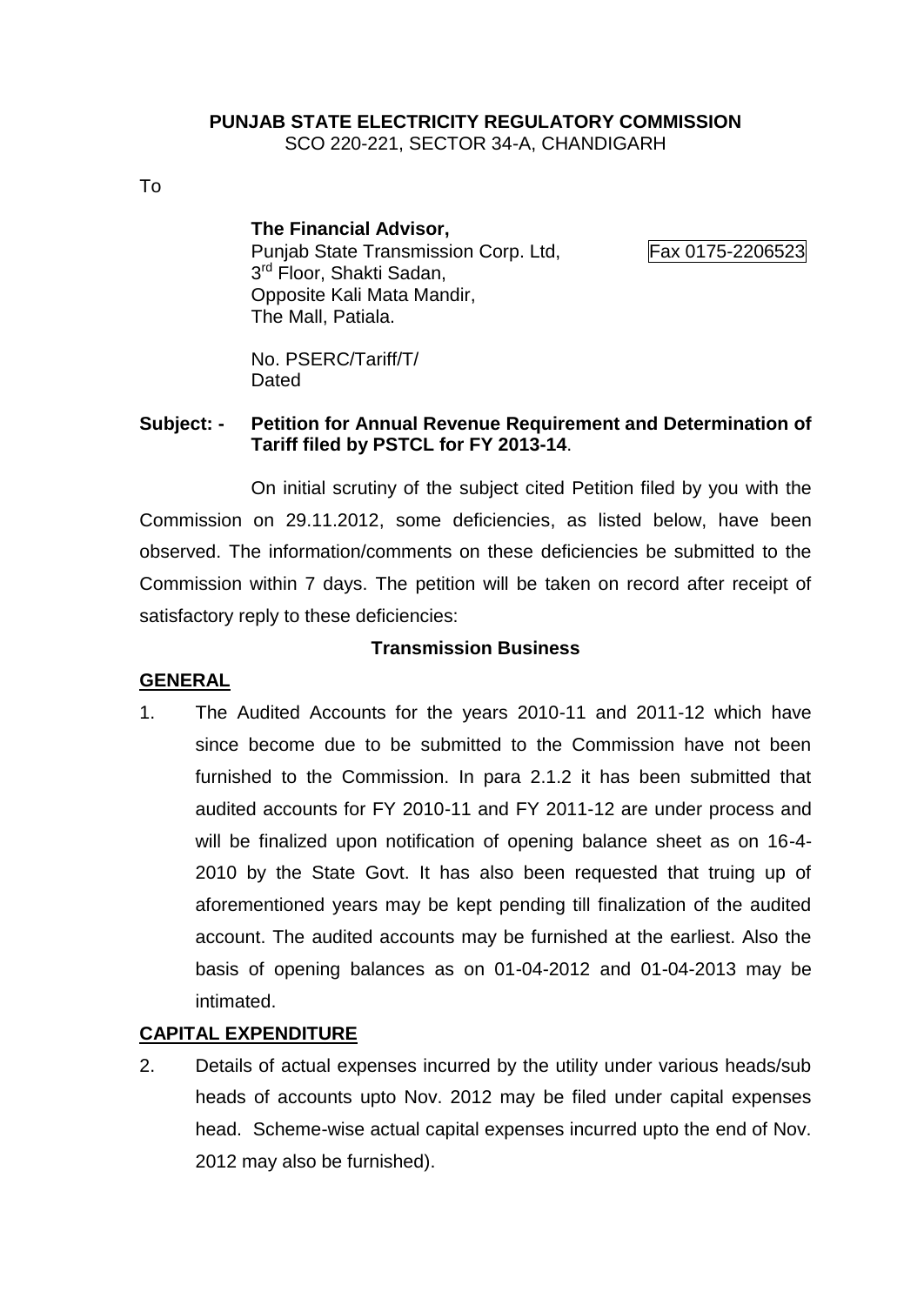As per the note under Table-12, it is stated the Capital expenditure required for IT initiatives has been included in the investment plan of PSTCL (Ref. para 7.1.19). The Capital Expenditure for the IT initiatives (Ref Table-12) has not been shown in the investment plan of PSTCL (Ref. Annexure-1, Capital; Expenditure Scheme).

#### **(i) Talwandi Sabo Thermal Power Project:**

In para 7.1.8 it has been intimated that payment of Rs. 122 crore has been released upto 9-11-2012. The fund requirement for H2 of 2012-13 has been depicted as Rs. 180 crore and Rs. 377 crore for FY 2013-14. Please supply supporting documents/basis of assessing the requirement of funds for H2 of FY 2012-13 and for FY 2013-14.

#### **(ii) Rajpura Thermal Power Plant:**

PSTCL has claimed fund requirement of Rs. 197 crore for FY 2012-13 and Rs. 161 for FY 2013-14. As per financial progress given in para 7.1.12 expenditure of Rs. 60 crore was incurred during FY 2011-12. Besides this, further expenditure of Rs. 120 crore stands incurred during the year 2012- 13. Total expenditure for the current year has been estimated at Rs. 197 crore. In this regard, detailed justification for the expenditure already incurred may be supplied. The benefit derived from the CAPEX may also be intimated specifying the quantum of energy transmitted on the 400 KV lines so far erected. The basis of estimation of the fund requirement for FY 2012-13 and FY 2013-14 may please be supplied to the Commission.

3. Basis of estimation/projection of capital expenditure for FY 2012-13 and for FY 2013-14 may be supplied to the Commission.

## 4. **(A) EMPLOYEE COST:**

Para 8.3.1 indicates that out of 797 employees likely to be recruited in the year 2012-13, only 241 posts have been filled upto Sept. 2012. Expenditure of 556 new employees is estimated for the H2 of FY 2012-13. In the light of the above please furnish details of actual number of employees recruited upto Nov. 2012.

 The norms of employees have been given for 400 KV, 220 KV & 132 KV sub-stations in tables 17 & 18 of the ARR (Refer para 8.3.3.). In the Table 19, page 39 number of additional employees i.e. 555 have been proposed to be added for 1768 ckt-km. PSTCL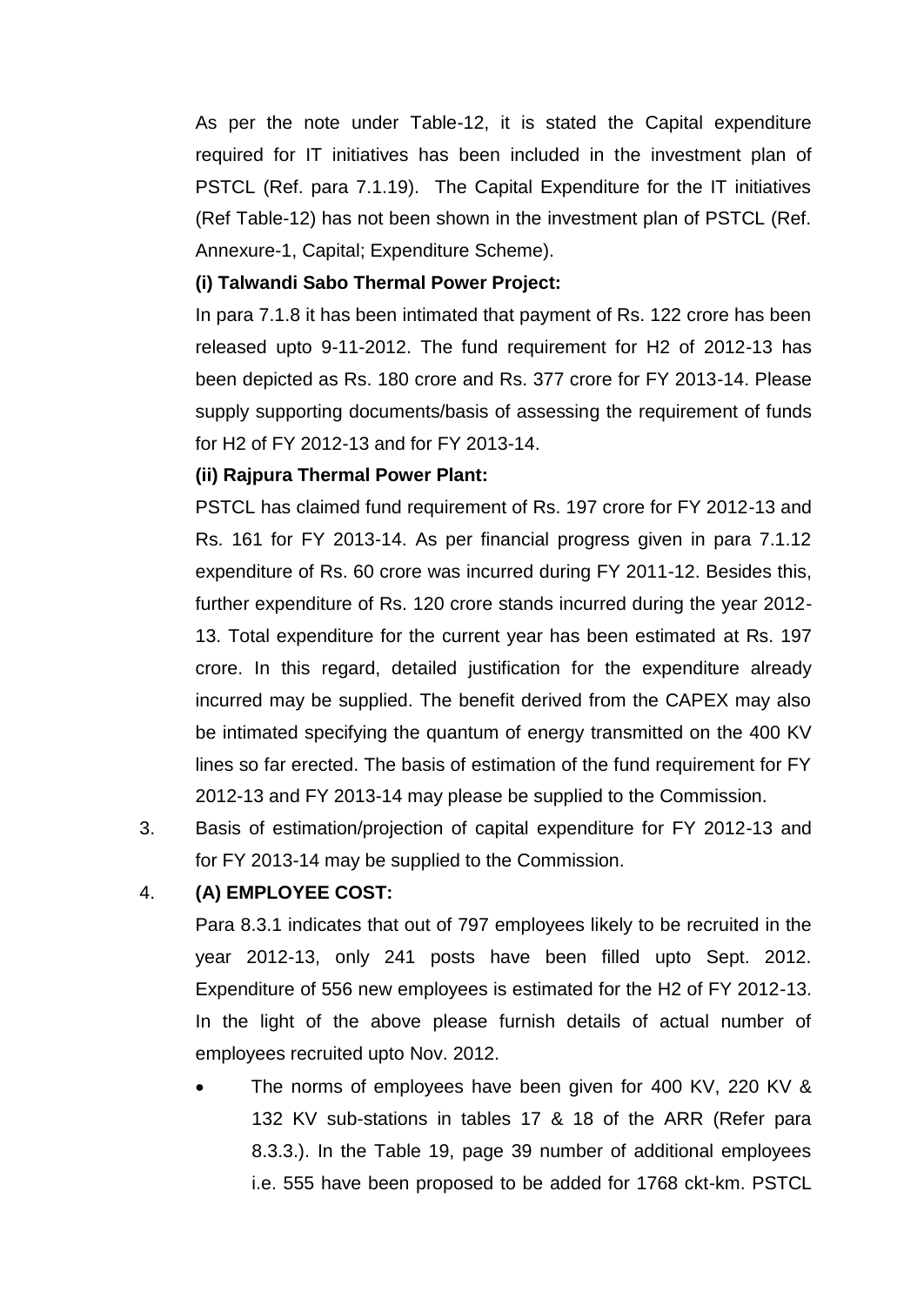have not indicated norms for additional employees required per cktkm line-length-addition whereas additional employees required for new sub-stations are as per norms as given in Table 17 and Table 18. Needful needs to be done now.

- Also, as recruitment process will be over by 31-12-2012, actual recruitment till that date may be intimated to the Commission by 1<sup>st</sup> week of Jan, 2013.
- 5. Para 8.3.4 states that non-core activities have been outsourced and expenditure has been considered as part of A&G expenses. The following information may be supplied:

(i) Activities for which outsourcing has been done.

(ii) Details of expenses relating to outsourcing for FY 2012-13 and FY 2013-14.

(iii) Sub-heads of A&G expenses to which outsourcing expenses have been debited.

- 6. The following information may be supplied: (Refer Para 8.3.9)
	- Basis of 10% increase in DA for FY 2013-14.
	- Basis of increase in other allowances.
- 7. Basis/Work-sheet of estimation/projections of salary arrears for FY 2012- 13 and 2013-14 may be supplied (Refer Para 8.3.17):
- 8. Basis of estimation of employee cost towards new installations and dates on which new sub-stations have been commissioned/are likely to be commissioned may be furnished. Details of additions in line length for 400 kV, 220 kV and 132 kV may also be supplied.
- 9. Detailed break-up of 'Any Other Expenses' may be supplied (Refer Table 20)
- 10. Detailed break-up of terminal benefits may be supplied.
	- From the data supplied in paras 8.3.1 & 8.3.2 (Page 34) and 8.3.4 (Page 33) it appears that 294 employees retired during H1 (2012- 13) and 144 persons are likely to retire during H2 (2012-13) as per para 8.3.6. The expenses on account of terminal benefits during H1 (2012-13) has been shown as Rs.13.76 crore whereas the same has been estimated at Rs.20 .46 crore for H2 (2012-13).The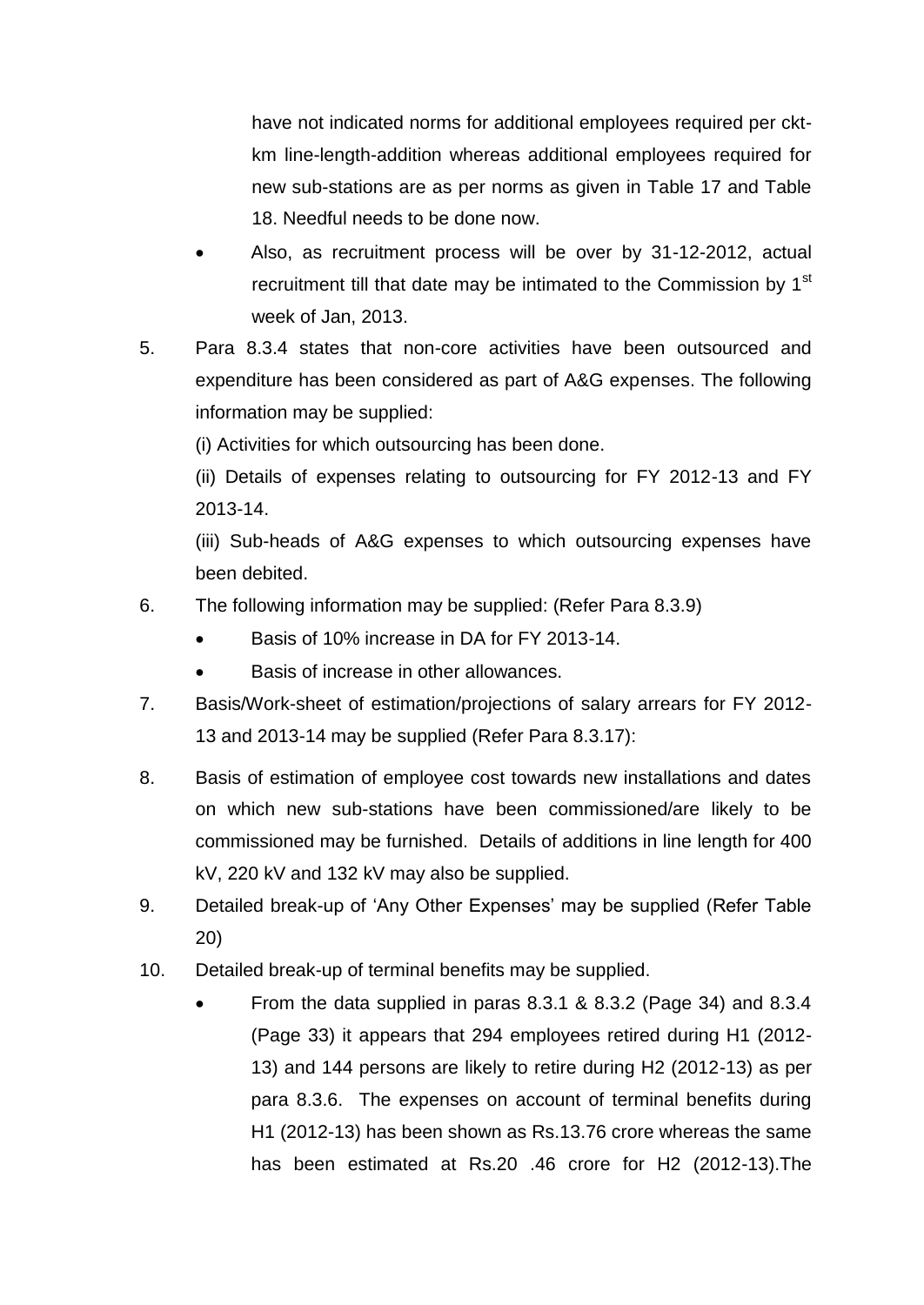increase in H2 may be justified considering the fact of lesser no. of retirements during the second half year.

- The expenditure incurred on HRA, Fixed Medical and Other Allowances during H1 (2012-13) is Rs. 7.89 crore which is 19.62% of basic pay whereas it has been estimated for H2 (2012-13) at Rs. 14.26 crore which works out to 32.26% of basic pay. The reasons for estimating these expenses at higher rate may be justified.
- As per Sr. No. 6 (10) Transfer of personnel of the GoP Notification No.1/9/08-EB(PR)/196 dated 16.4.2010 called the Punjab Power Sector Reforms Transfer Scheme 2010, all obligations in respect of pension, gratuity, leave encashment and other retirement benefits including provident fund, superannuation/gratuity to the employees, who have retired from the services of the Board before the effective date of transfer, shall be discharged by Powercom. In Table-20 of the ARR retiral benefits have been depicted as Rs. 73.94 (34.21+39.73) crore for FY 2012-13 and Rs. 77.29 (27.30+49.99) crore for FY 2013-14. In view of the decision contained in the Transfer Scheme, the expenditure may be justified.
- In Table -20 total employee cost of Rs. 232.49 crore and Rs. 273.22 crore has been shown for FY 2012-13 and FY 2013-14 respectively. Besides this, employee cost of Rs. 23.45 crore and Rs. 28.99 crore has also been depicted in Table -19 for FY 2012-13 and FY 2013- 14 respectively on account of expenses towards new installations (new employees). It may please be clarified whether or not the employee cost in respect of new installations/employees stands included in the employee cost claimed in Table -20 ibid.

#### 11. **R&M expenses:**

Actual expenditure for H1 (2012-13) has been shown as Rs. 10.19 crore. However, total expenditure for FY 2012-13 has been estimated as Rs. 69.38 crore. Basis of these estimation and reasons for showing 5 times increase in H2 (2012-13) may be supplied.

R&M for asset addition is allowed for true up and not for projection year as per Regulations. Basis of making the claim for FY 2013-14 may be given.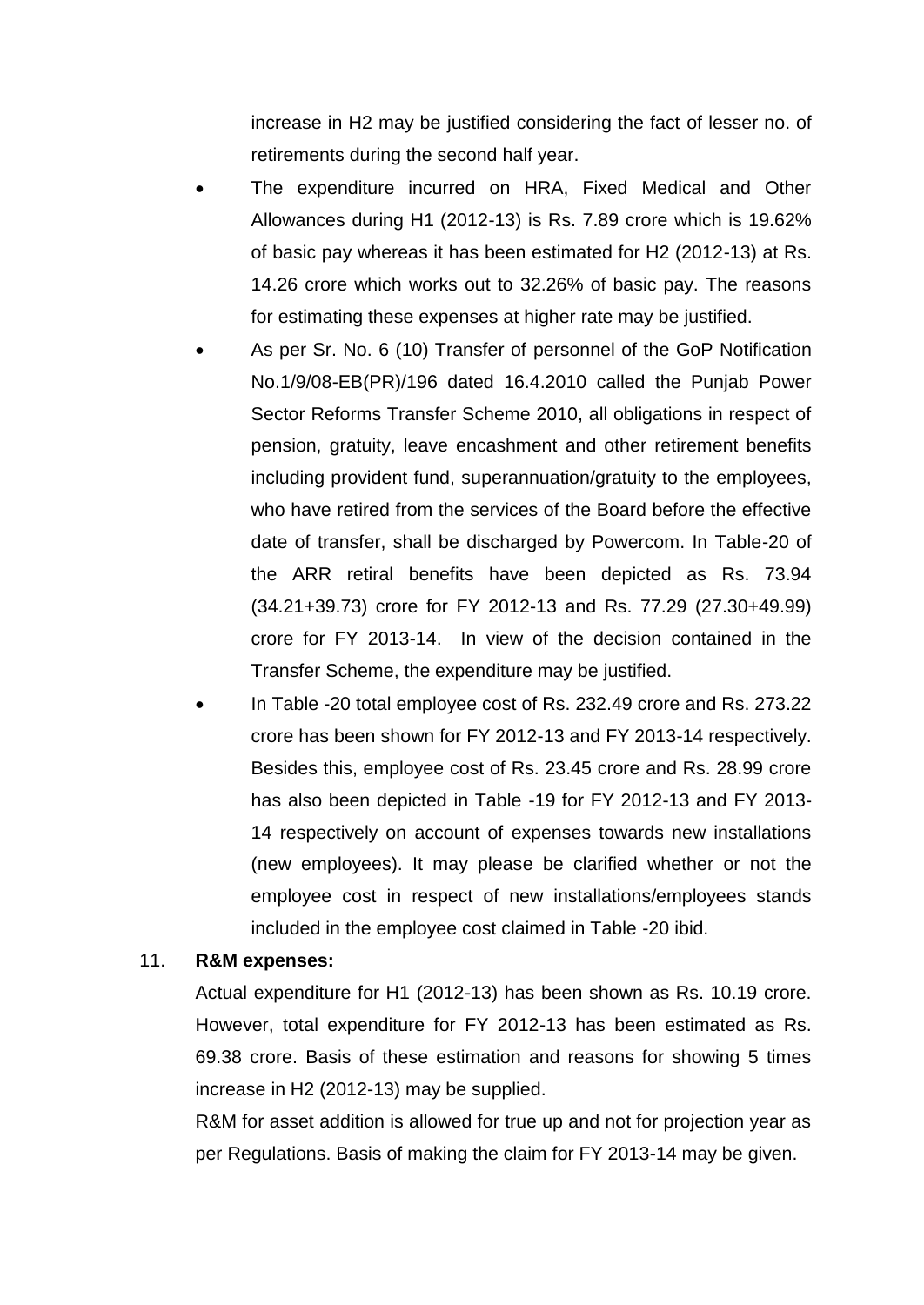12. **A&G expenses:** The following information may be supplied:

(Refer Para 8.5.9)

- Expenses for security staff may be given with date of recruitment of such staff.
- A perusal of table 25 shows that actual A&G expenses for H1 (2012-13) are Rs. 7.50 crore. Against this, more than three times increase has been made in estimation of expenditure for H2 (2012- 13). Please explain. Also almost one and half times increase has been shown in projections for FY 2013-14. Please justify.

## 13. **Depreciation:**

The following information may be supplied:

- Dates of assets added/capitalized during FY 2012-13 upto Nov. 2012.
- Dates on which assets are likely to be added during the period Dec, 2012 to March, 2013.
- Basis of opening balances of GFA in the absence of audited accounts for FY 2010-11 and FY 2011-12 and in the light of the fact that opening balances as on 16-4-2010 have not been notified by the Govt. of Punjab.

# 14. **Interest and Finance charges:**

- The opening balance of loans as per Tariff Order is Rs. 1716.05 crore but the opening balances in format F-21/table-30 is shown as Rs. 1623.23 crore. The difference may be reconciled.
- Complete details of source-wise/loan-wise details viz rate of interest, actual interest paid/payable etc. on borrowings (loan portfolio) for FY 2012-13 and FY 2013-14 may be supplied to the Commission.

# 15. **Return on Equity (RoE)**

The Commission has allowed RoE at 15.5% as per directions of APTEL. However, Table-31 shows a claim of 22.95% on this account. Please explain.

16. **Non Tariff Income:** Basis of projection of Non Tariff Income at Rs. 5.76 crore and Rs. 2.66 crore for FY 2012-13 and 2013-14 may be submitted.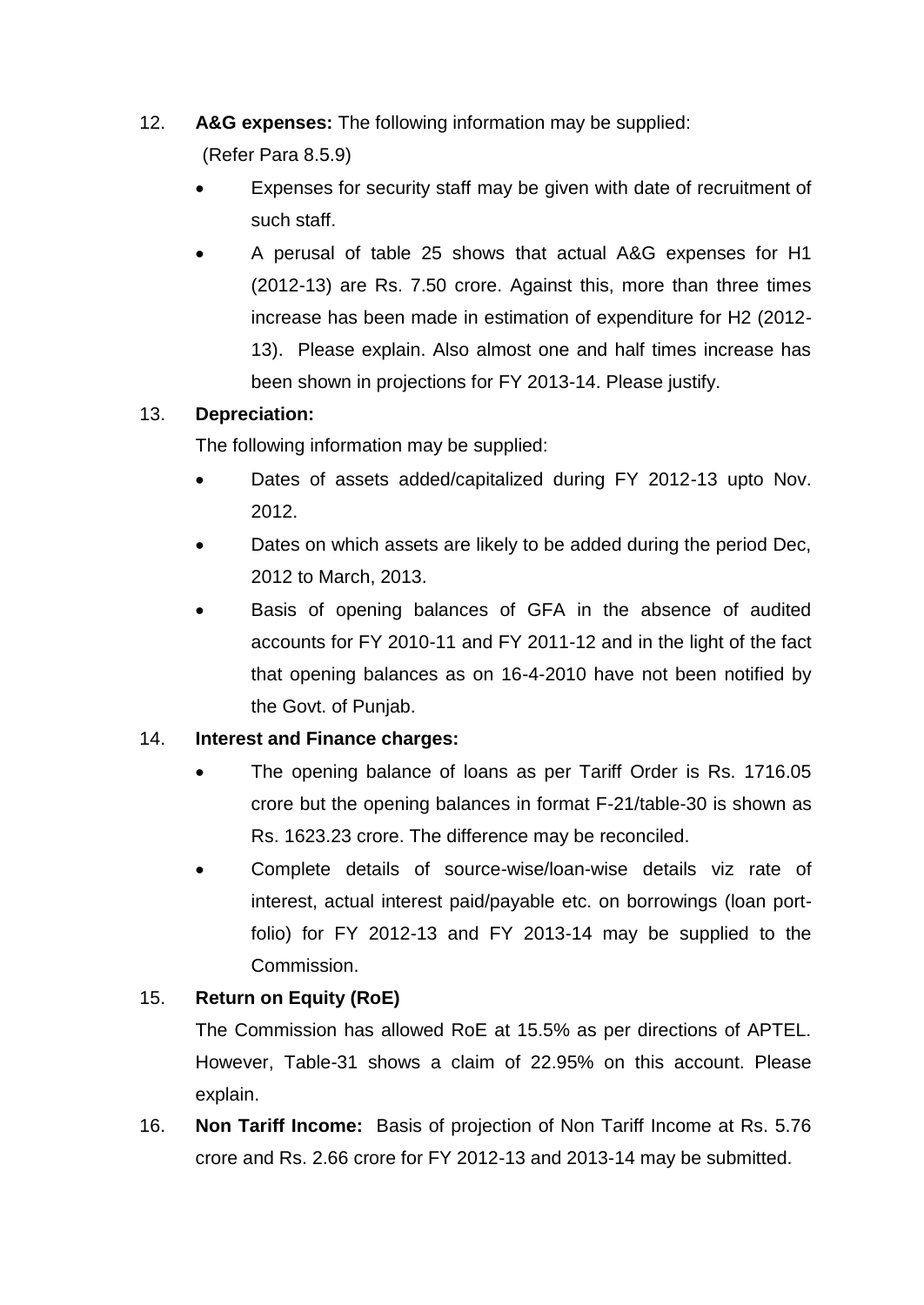17. **Sr. No. 12 of Table -34** shows revenue from Tariff and Open Access charges of Rs. 833.31 crore and Rs. 1207.41 crore. Break-up of OA charges and revenue from Tariff may be filed separately.

#### **SLDC Business**

#### 18. **Employee Cost**

A perusal of Employee Cost in Table-35 shows that estimation of headwise expenses for H2 (2012-13) is more than twice the amount of actual expenditure incurred during H1 (2012-13). Basis of projection of such increase in expenditure may be given. Basis of projections for such expenses for FY 2013-14 may also be supplied.

#### 19. **R&M Expenses**

- Additional R&M expenses of Rs. 5.04 crore have been claimed for asset addition of Rs. 18.40 crore during the FY 2013-14. This claim being based on projections, the date of capitalization of the asset cannot be mentioned. Hence, R&M expenses for asset addition are to be allowed for six months only. Therefore, the R&M expenses claim be revised to Rs. 2.52 crore in place of Rs. 5.04 crore.
- Basis of increased estimation during H2 (2012-13) under the head Plant & Machinery may be supplied.
- Basis of claim of R&M on asset addition during the year may be filed.
- Basis of preparation of R&M expenses for FY 2013-14 may be intimated.

#### 20. **A&G Expenses**

- Basis of estimation of A&G Expenses/projections for H2 (2012-13) at Rs.1.64 crore against actual expenses of Rs.0.11 crore incurred during H1 (2012-13).
- Basis of estimation of A&G Expenses/projections for asset addition during FY 2012-13 and FY 2013-14 may be filed.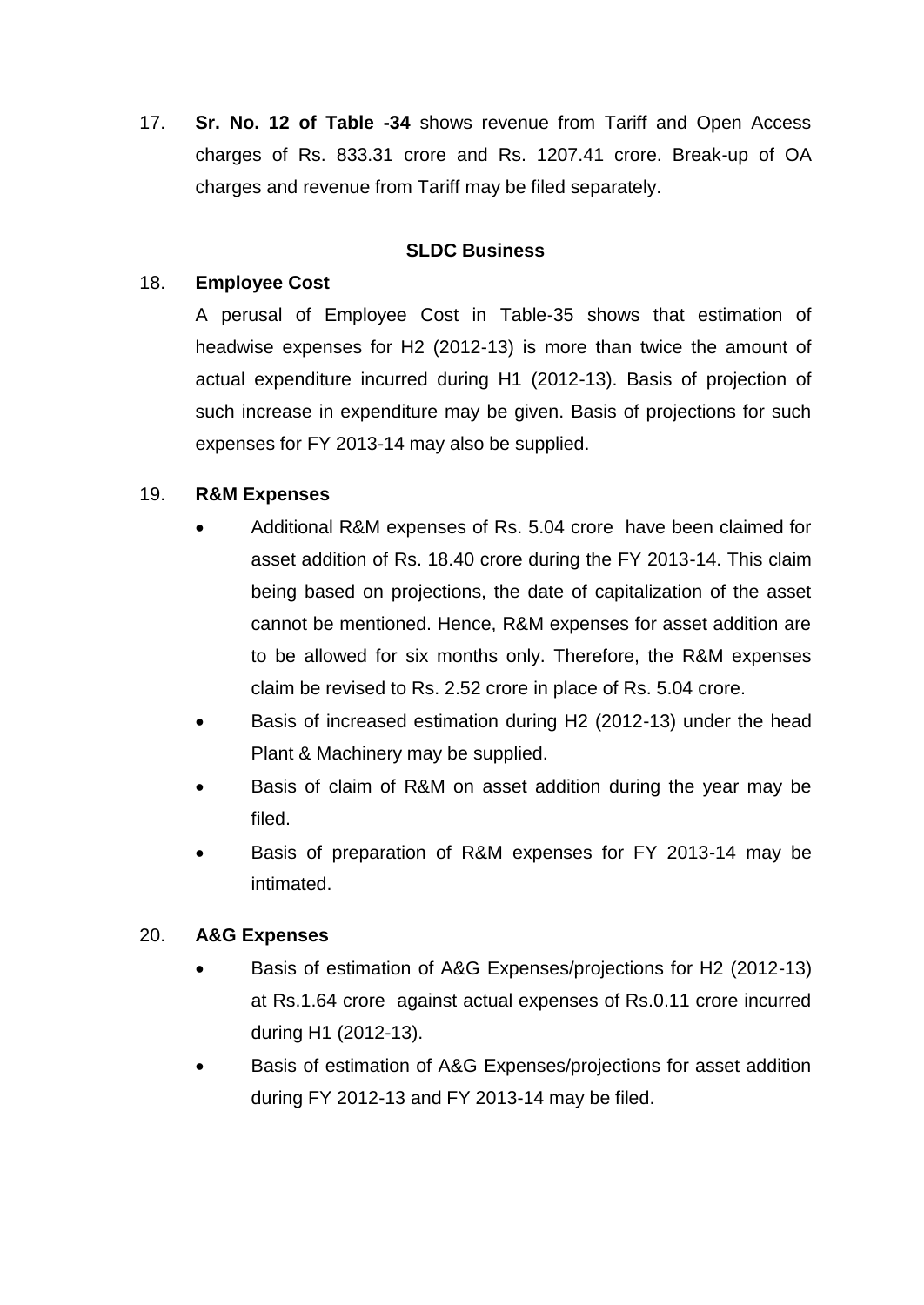## 21. **ULDC charges**

 ULDC charges for H1(2012-13) are Rs.4.69 crore. Basis for estimation of ULDC charges of Rs.12.61 crore for H2 (2012-13) & projections of such charges at Rs.31.40 crore for FY 2013-14 may be submitted.

# 22. **Capital Expenditure**

- Actual Capex upto  $30<sup>th</sup>$  November, 2012 may be submitted to the Commission.
- Also the basis of Capex Projections for FY 2012-13 & FY 2013-14 may be supplied.

# 23. **Depreciation**

- Under Table 47 Depreciation rates for various items has been taken as per CERC tariff regulations, 2009. However, depreciation rates for RTUs which is a major component of the capital expenditure i.e. Rs. 12.50 crore out of Rs. 18.40 crore has not been indicated. As per CERC regulations, 2009, the depreciation rate for plant and machinery is 5.28% whereas for IT equipment depreciation rate is 15%. The useful life of RTUs is not more than 10 years.
- Opening Balance of assets as on 1.4.2012 & 1.4.2013 may be intimated.
- Addition of Assets, if any, in terms of date of capitalization/COD may also be intimated.

# **24. Non Tariff Income**

- It has been intimated that Non Tariff Income (Income from OA Consumers) cannot be estimated as it is an infirm source of revenue. In this regard, details of revenue earned during the same period last year may be intimated.
- Details of Reactive energy charges (Ref. Para 17.3) may be submitted.